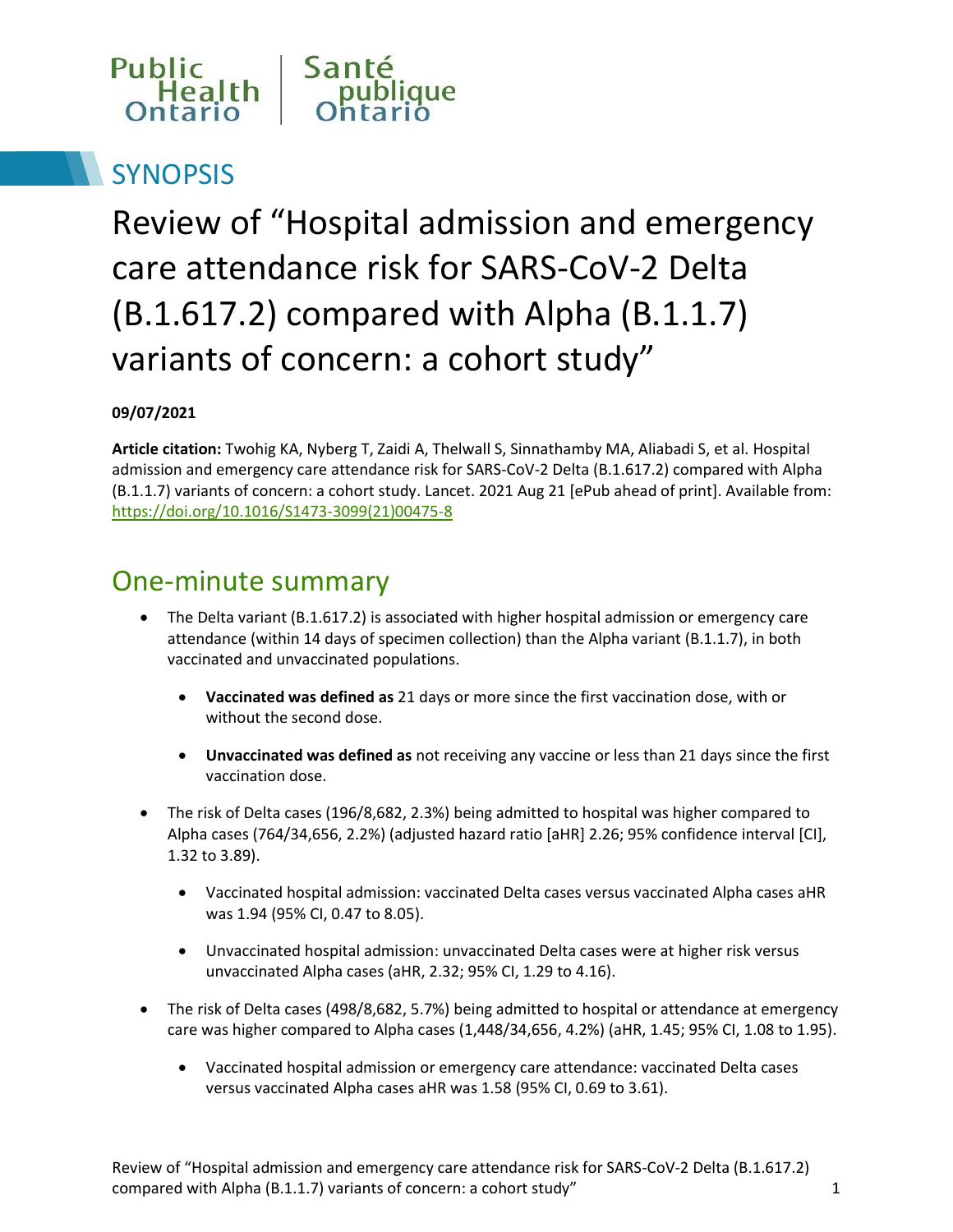- Unvaccinated hospital admission or emergency care attendance: unvaccinated Delta cases were at higher risk versus unvaccinated Alpha cases (aHR 1.43; 95% CI, 1.04 to 1.97).
- The aHRs were not significantly different between vaccinated and unvaccinated subgroups for either outcome ( $P = 0.82$ ), which suggests that the increase in risk of either outcome from Delta infection compared to Alpha is similar for vaccinated and unvaccinated cases.
- The authors conclude that outbreaks of Delta in unvaccinated populations could contribute to greater health care system capacity strain than Alpha given the increased risk of hospitalization.

### Additional information

- The study population included all patients with Severe Acute Respiratory Syndrome Coronavirus 2 (SARS-CoV-2) infection in England between March 29 and May 23, 2021 who were identified by whole genome sequencing (WGS) as being infected by Alpha (34,656 patients) or Delta (8,682 patients).
	- Triggers for sampling for WGS was predominantly geographic-weighted population-level sampling of community cases, but also included targeted selection from international travellers, care homes, or National Health Service (NHS) diagnostic laboratories.
	- Adjusted for age, sex, ethnicity, deprivation, recent international travel, area of residence, calendar week, and vaccination status in a stratified Cox regression analysis to estimate HRs; where re-infection was suspected (sequenced specimen collection date was more than 14 days after the specimen collection date of the individual's first recorded positive test), patient data were excluded.
	- Stratified Cox regression allowed for the use of all potential matches rather than a fixed number of patients with the Alpha variant per patient with the Delta variant and confounders such as changing demographic profiles of participants by variant or local interventions over time were accounted for.
	- Maximum follow-up of 14 days from earliest Coronavirus Disease 2019 (COVID-19)-positive specimen until hospital admission or emergency care attendance date.
- Author's limitations include:
	- Precision was low for relative risk estimates in the vaccinated subgroup analyses due to the low number of hospital attendances, and the low precision was in part due to the statistical method chosen.
	- Confounding within hospital datasets included registration delays or other calendarperiod-specific factors, which may have led to underestimates of HRs for recent Delta cases.
	- Reasons for hospital visit were often unclear so data flags such as injury-related attendance and International Classification Disease (ICD10) codes were used to define outcomes, but could lead to a misclassification that underestimates HRs.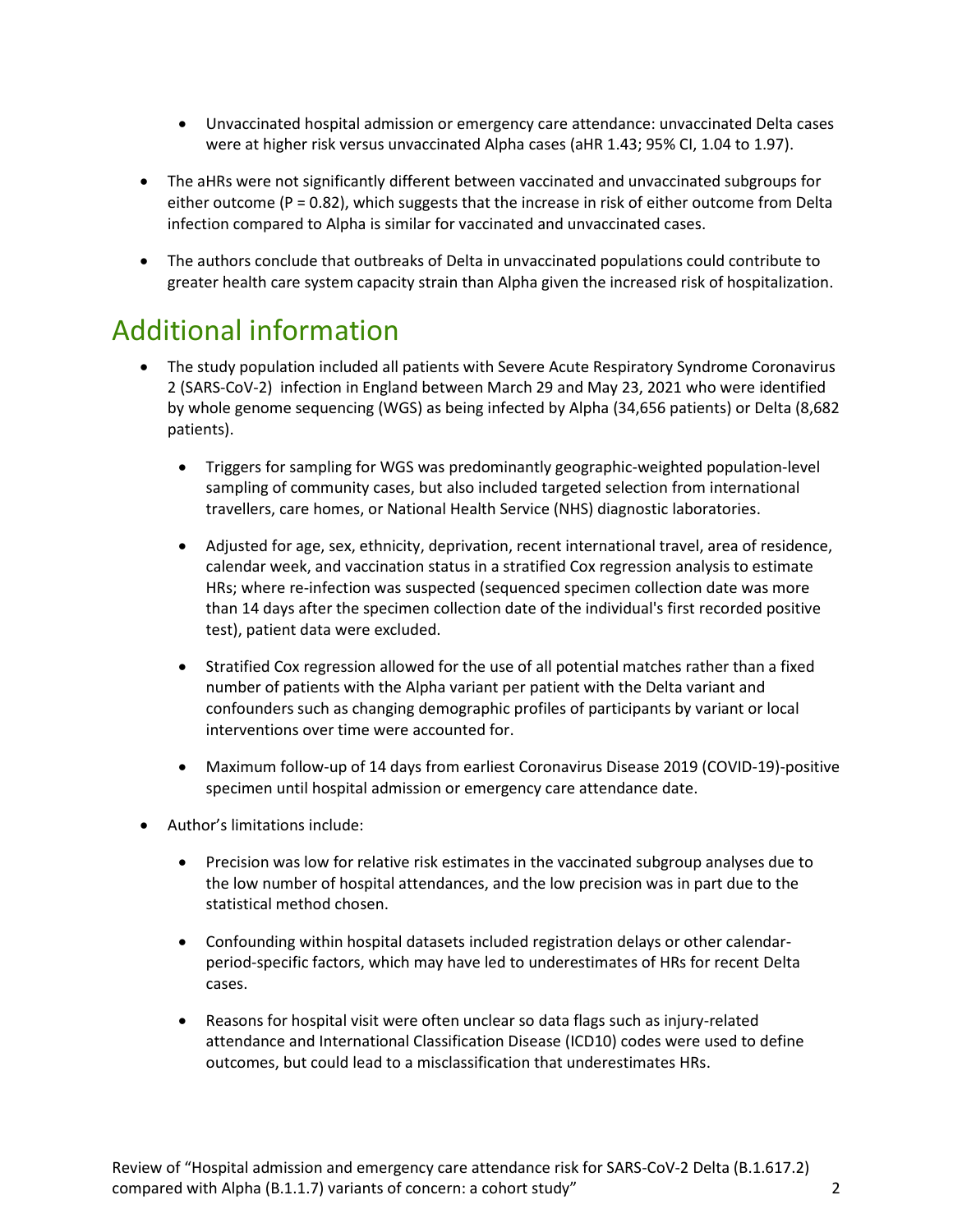- Linkage was not possible for 11.3% of cases: data exclusions included more Black and Asian than white patients and international travellers; meanwhile, Asian populations were likely overrepresented in the Delta patient data (37.8% Delta versus 14.8% Alpha).
- There was no available data on medical comorbidities, which are known to contribute to hospitalization risk.
- Conditions for WGS requires low cycle thresholds (< 30), which is more likely in patients with high viral load; therefore, patients infected with lower viral loads were not likely sequenced which might limit the generalizability of the findings.

## PHO reviewer's comments

- A strength of this study is the inclusion of patients based on WGS.
- Authors defined vaccinated and unvaccinated differently than in Ontario, which affects applicability of results. In the study, people who received one dose of a two dose series were labelled "vaccinated" after 21 days, where they would be considered "partially vaccinated" in Ontario. Additionally, participants who received one dose less than 21 days prior were labelled "unvaccinated", where they would be considered "partially vaccinated" after 14 days in Ontario.
- Information regarding which vaccines were received by patients in the dataset were not available.